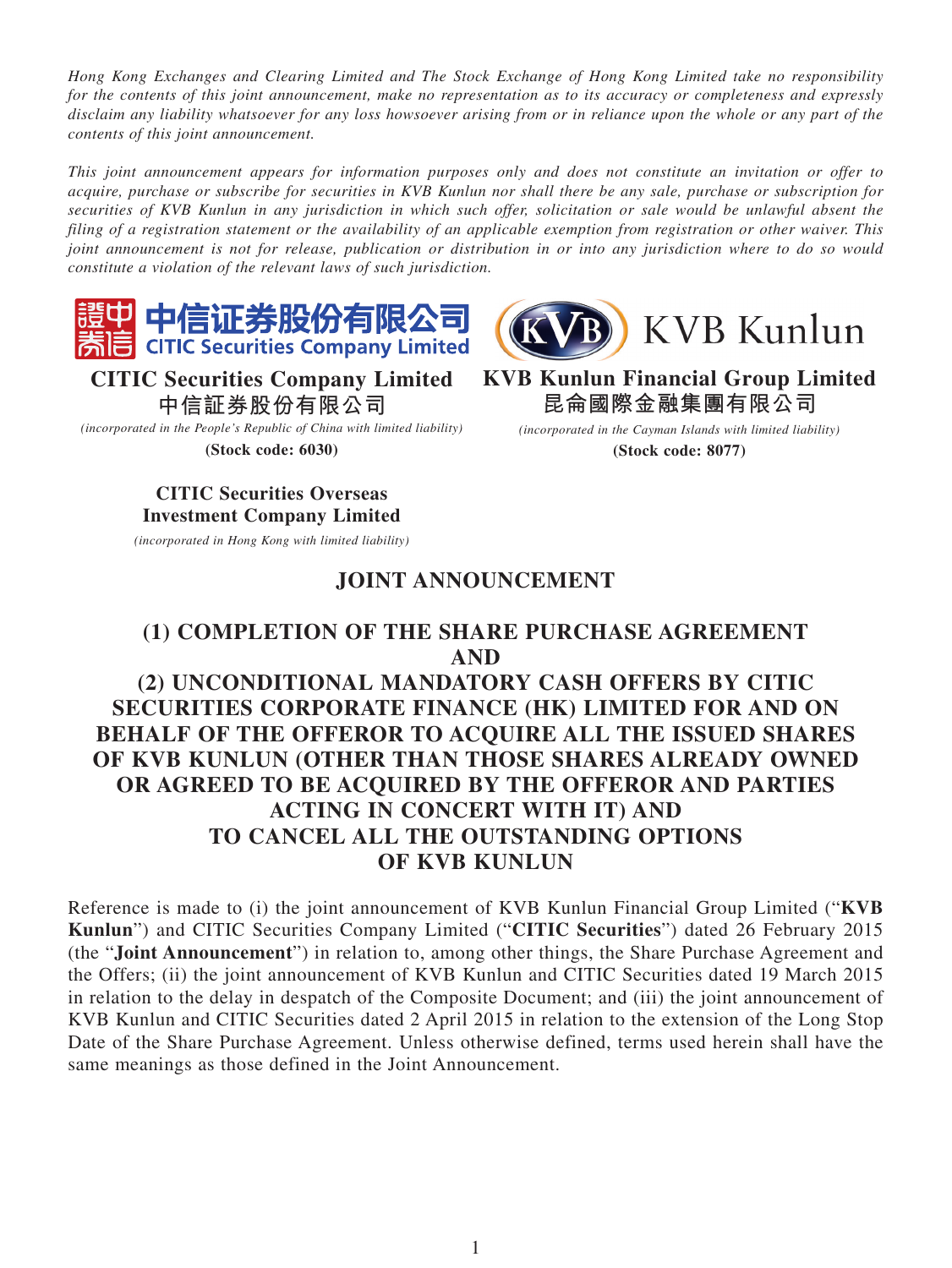### **COMPLETION OF THE SHARE PURCHASE AGREEMENT**

In accordance with the Share Purchase Agreement, CITIC Securities has nominated CITIC Securities Overseas Investment Company Limited (the "**Offeror**"), a wholly-owned subsidiary of CITIC Securities, to purchase from the Vendor the full legal and beneficial ownership of the Sale Shares. The Offeror was incorporated in Hong Kong with limited liability on 17 April 2015. It is an investment holding company established mainly for the purpose of holding the Sale Shares and making the Offers.

KVB Kunlun (which was informed by the Vendor) and the Offeror are pleased to announce that as all the conditions precedent to completion of the Share Purchase Agreement were fulfilled, the Completion took place on 29 May 2015. Pursuant to the Share Purchase Agreement, the Offeror acquired from the Vendor 1,200,000,000 KVB Shares, representing approximately 59.37% of the total issued share capital of KVB Kunlun as at the date of this joint announcement, at a Consideration of HK\$780,000,000, which was equivalent to HK\$0.65 per Sale Share.

For the six months immediately prior to 20 November 2014, i.e. the date of the announcement of KVB Kunlun in relation to the possible acquisition by CITIC Securities of the Sale Shares and the LOI, and up to and including the date of this joint announcement, save for the entering into of the LOI and the Share Purchase Agreement by CITIC Securities, the Offeror and parties acting in concert with it have not dealt in any shares, options, derivatives, warrants or other securities convertible into KVB Shares or other types of equity interest in KVB Kunlun.

The Offeror confirms that, as at the date of this joint announcement:

- (i) save for the LOI and the Share Purchase Agreement, none of the Offeror, its ultimate beneficial owners and/or parties acting in concert with it owns or has control or direction over any voting rights or rights over the KVB Shares, options, derivatives, warrants or other securities convertible or exchangeable into KVB Shares or other types of equity interest in KVB Kunlun or any other rights or interests in the issued share capital or voting rights of KVB Kunlun;
- (ii) none of the Offeror, its ultimate beneficial owners and/or parties acting in concert with it has received any irrevocable commitment to accept the Offers;
- (iii) save for the RFR Shares (as defined in the Joint Announcement), there is no outstanding derivative in respect of securities in KVB Kunlun which has been entered into by the Offeror, its ultimate beneficial owners or any person acting in concert with it;
- (iv) save for the LOI and the Share Purchase Agreement, there is no arrangement (whether by way of option, indemnity or otherwise) of any kind referred to in Note 8 to Rule 22 of the Takeovers Code in relation to the shares of the Offeror or KVB Kunlun and which might be material to the Offers;
- (v) save for the LOI and the Share Purchase Agreement, there is no agreement or arrangement to which the Offeror, its ultimate beneficial owners and/or parties acting in concert with it is a party which relates to the circumstances in which it may or may not invoke or seek to invoke a pre-condition or a condition to the Offers; and
- (vi) none of the Offeror, its ultimate beneficial owners and/or parties acting in concert with it has borrowed or lent any relevant securities (as defined in Note 4 to Rule 22 of the Takeovers Code) in KVB Kunlun.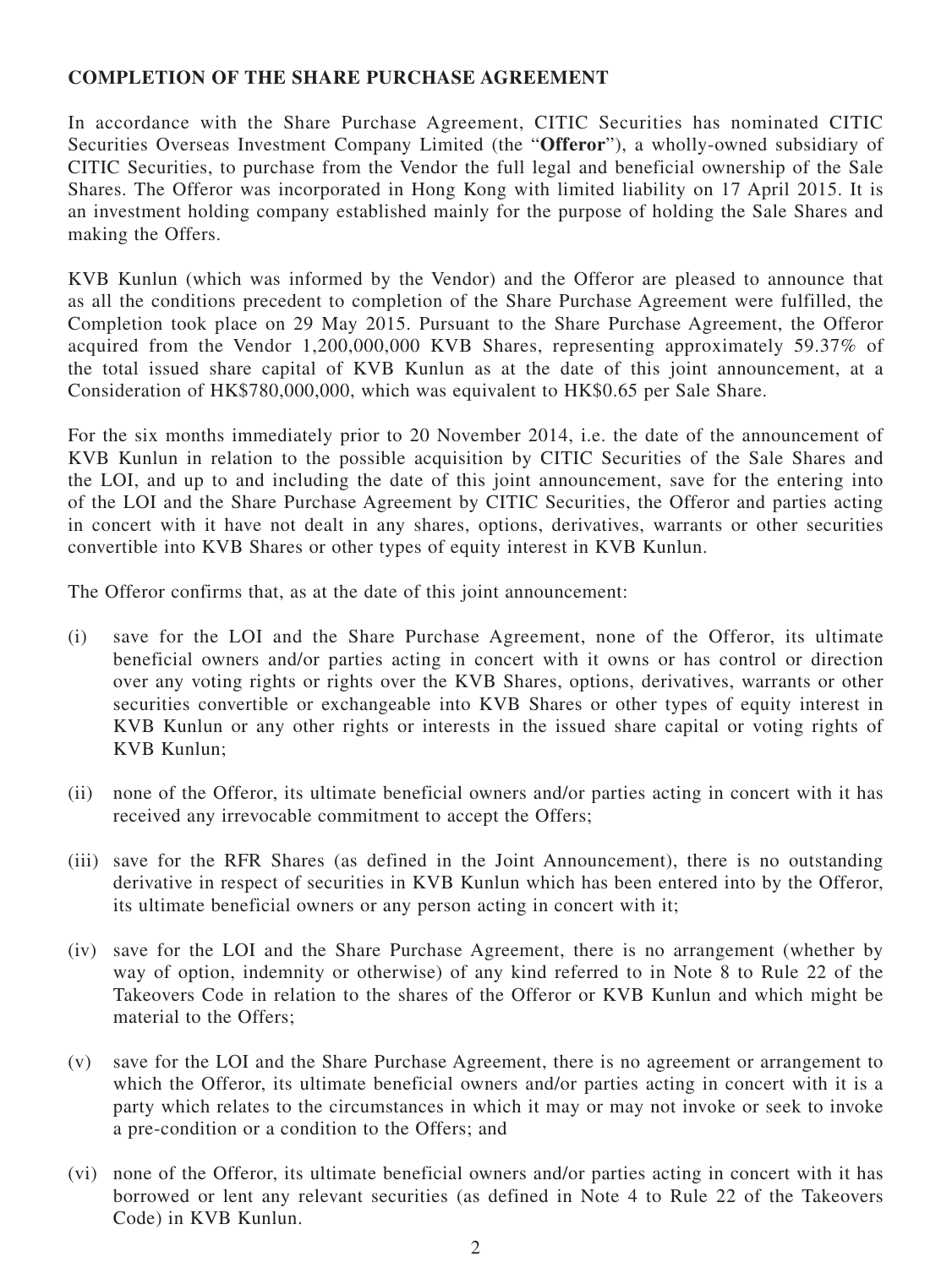### **UNCONDITIONAL MANDATORY CASH OFFERS**

Following the Completion and as at the date of this joint announcement, the Offeror and parties acting in concert with it hold 1,200,000,000 KVB Shares, representing approximately 59.37% of the total issued share capital of KVB Kunlun. In accordance with Rules 26.1 and 13.5 of the Takeovers Code, the Offeror is required to make an unconditional mandatory general cash offer for all the issued KVB Shares (other than those already owned or agreed to be acquired by the Offeror and parties acting in concert with it and 300,000,000 KVB Shares held by the Vendor upon Completion, in respect of which a non-acceptance undertaking had been given by the Vendor in favour of CITIC Securities pursuant to the Share Purchase Agreement) and for the cancellation of all the outstanding KVB Options (no matter vested or unvested). CITIC Securities will finance the cash consideration payable for the Offers by the Offeror from its internal resources. CITIC Securities Corporate Finance (HK) Limited will make the Offers for and on behalf of the Offeror.

#### **AVAILABILITY OF THE COMPOSITE DOCUMENT**

The Composite Document together with the accompanying forms of acceptance will be despatched to the KVB Shareholders and KVB Option Holders within seven days from the Completion Date but no later than 5 June 2015. Further announcement will be made upon the despatch of the Composite Document.

By order of the board of directors **CITIC Securities Company Limited Wang Dongming** *Chairman*

By order of the board of directors **KVB Kunlun Financial Group Limited Liu Stefan** *Executive Director*

By order of the board of directors **CITIC Securities Overseas Investment Company Limited Ge Xiaobo** *Director*

Hong Kong, 29 May 2015

As at the date of this joint announcement, the directors of KVB Kunlun are as follows:

*Executive directors* Mr. Liu Stefan Mr. Ng Chee Hung Frederick

*Non-executive directors* Mr. Li Zhi Da Mr. Stephen Gregory McCoy

*Independent non-executive directors*

Ms. Zhao Guixin Mr. Cornelis Jacobus Keyser Mr. Lin Wenhui